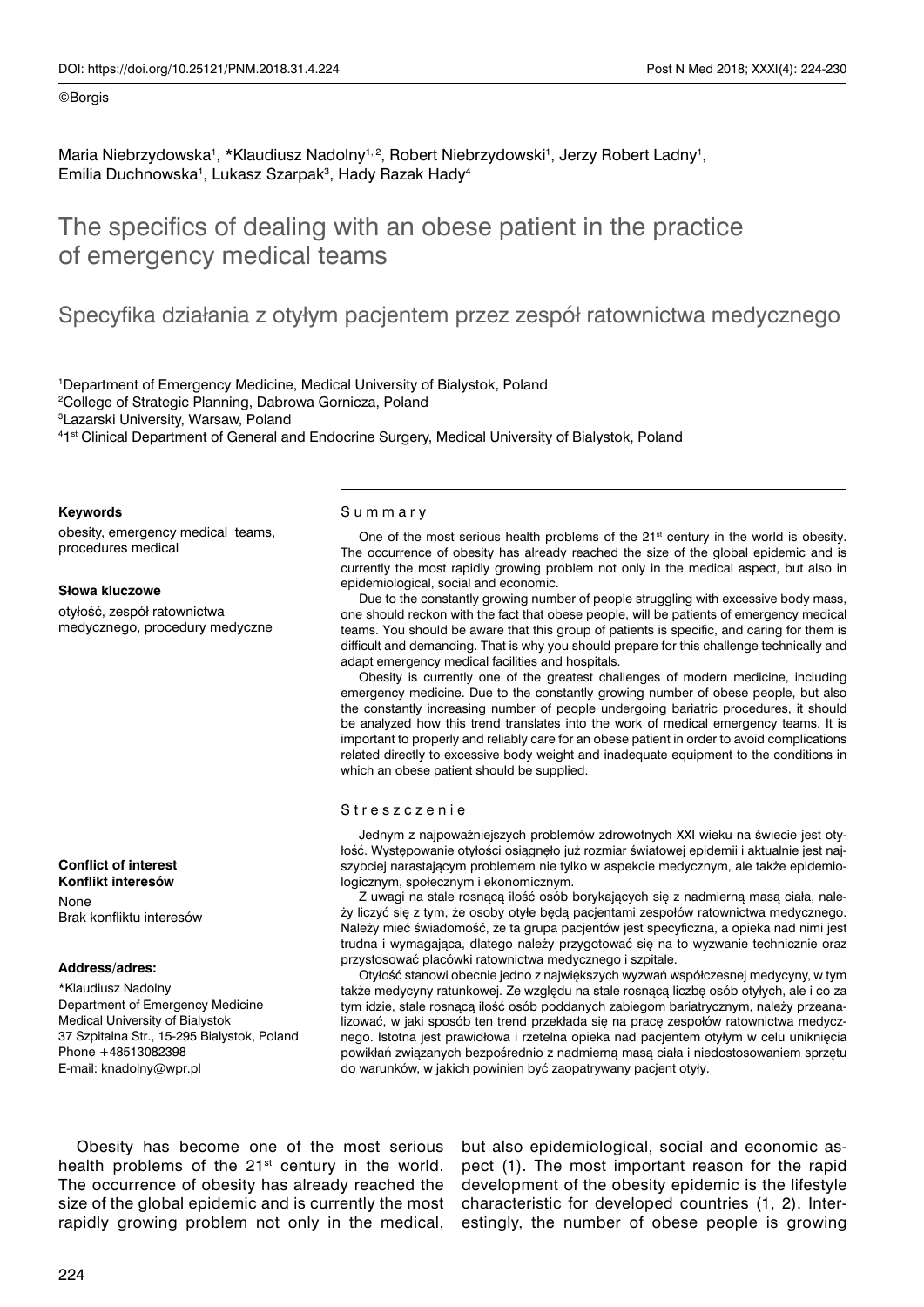rapidly, despite the steadily increasing number of health awareness among the population and easier access to healthy food, diets, nutritionists and fitness instructors as well as people promoting healthy and active lifestyle (2).

Obesity is defined, according to the WHO, as a condition in which excessive fat accumulating in the form of adipose tissue adversely affects health (3). Obesity development occurs when there is an excess of energy consumption in relation to its expenditure (3).

The body mass index (BMI), which is expressed as the ratio of body mass in kilograms to the square of the height expressed in meters, serves for the clinical classification of body weight for adults and children over two years old (tab. 1) (4).

| <b>Classification</b> | BMI ( $kg/m2$ ) |
|-----------------------|-----------------|
| underweight           | < 18.5          |
| correct body mass     | 18.5-24.9       |
| overweight            | 25-29.9         |
| obesity               | > 30            |
| I degree              | 30-34.9         |
| II degree             | 35-39.9         |
| III degree            | > 40            |

**Tab. 1.** BMI Classification. According to (4)

Among the causes of obesity, the most important are environmental factors, genetic predisposition, endocrine disorders and lifestyle.

Regarding to the causes of obesity associated with lifestyle, the most important is the lack of physical activity, the type of work undertaken (so-called sitting work), exposure to stress, food availability, the impact of culture, tradition and beliefs and the use of drugs and certain medications. Important factors contributing to the development of obesity include social factors such as low social class or poverty (5, 6).

The increase in the occurrence of obesity in the world is associated with the problem of increasing incidence of related diseases. The most important include type 2 diabetes, arterial hypertension, ischemic heart disease, increased risk of ischemic stroke, as well as osteoarthritis and sleep apnea syndrome. The huge importance is attached to the influence of obesity on the development of cancer (7, 8).

Obesity is strongly associated with high rates of cancer of the esophagus, large intestine, colon and rectum, gall bladder, pancreas, kidneys, and also increases the risk of death from stomach and prostate cancer in men and the nipple (after menopause), uterus, cervix and ovaries in women (7, 8). It should be remembered that obesity not only increases the risk of developing these

cancers, but also increases the proportion of deaths due to these diseases 8.

Excessive body weight contributes to the development of many chronic diseases of the gastrointestinal tract, such as gastro-esophageal reflux, additionally increasing the risk of its complications (Barret's esophagus, esophageal cancer), polyps and colorectal cancer and liver disease (non-alcoholic fatty liver, hepatic cirrhosis), hepatocellular carcinoma (9-11).

Extremely significant consequences obesity brings in female reproduction, starting with the problems of getting pregnant and maintaining it, ending with technical problems during surgery or even performing ultrasound examination, which is difficult due to excessive abdominal fat. The association of obesity with obstetric failure and the occurrence of polycystic ovary syndrome in women has been demonstrated (12). There is also a greater risk of complications during pregnancy in pregnant obese who are several times more likely to suffer miscarriage. In addition, the risk of pregnancy-induced hypertension and pre-eclampsia is significantly higher, which may be the reason for the intervention of emergency medicine teams (12).

Obesity is associated with an increased risk of death and a more severe course of chronic diseases – asthma, chronic obstructive pulmonary disease, psoriasis, rheumatoid arthritis. The treatment and healing process in obese people lasts longer and is associated with more complications and infections (9). Among the most serious metabolic complications of the obesity, the metabolic syndrome (10) should be mentioned.

Obesity is associated with a very negative impact on the quality of life as well as the frequent occurrence of depression and mood disorders, which may be related to excessive amount of leptin – a hormone of hunger, which is overproduced in obese people (13). Obesity is an important risk factor for developing venous thrombosis (14).

All diseases coexisting with obesity, or which develop more severely, due to the patient's weight, may be the reason for the intervention of emergency medicine teams, that is why it is extremely important to prepare paramedics and emergency medicine team to work with an obese patient. Unfortunately, there is no data on how many patients using the services provided by emergency medicine teams is obese, but it can be assumed that it is similar to society in general.

Among methods of obesity treatment, pharmacological, dietetic and psychological as well as operational methods are distinguished. Currently, bariatric surgery, or obesity surgery, is the gold standard of its treatment and at the same time one of the most significantly growing areas of surgery, due to the huge demand. Regarding the indications for bariatric surgery, it should be considered in adults whose BMI index is above 40 or 35  $kg/m<sup>2</sup>$ , along with co-morbidities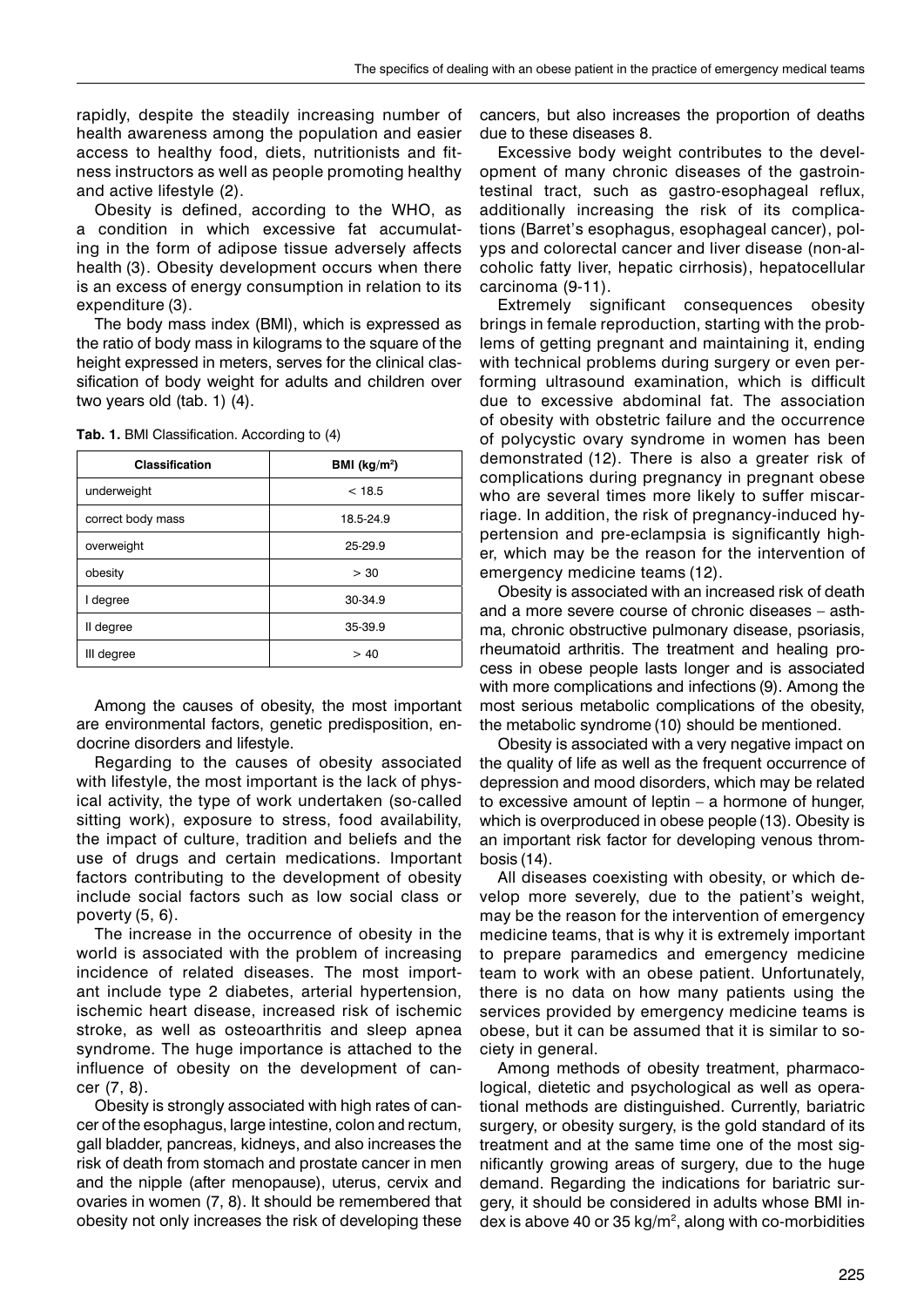in which the loss of body weight due to surgical treatment will cause improvement or complete cure. In addition, the indication for surgical treatment is to achieve weight loss as a result of conservative therapy, and then to increase it again (10). Among the available methods of surgical treatment, the sleeve gastrectomy, the adjustable gastric banding and gastric bypass are mentioned.

The contraindications to surgical treatment of obesity include contraindications to general anesthesia, as well as important contraindications from the cardiovascular system, which excludes the possibility of surgery, as well as cancers, inflammatory bowel diseases, significant coagulopathies and mental disorders (10).

Obesity is currently one of the greatest challenges of modern medicine, including emergency medicine. Due to the constantly growing number of obese people, but also the constantly increasing number of people undergoing bariatric procedures, it should be analyzed how this trend regard the work of emergency medicine teams. It is important to properly and reliably treat an obese patient in order to avoid complications related directly to excessive body weight and inadequate equipment in which an obese patient should be supplied.

Over past two decades, the occurrence of obesity in Europe has tripled. There are already over 1.5 million obese people in Poland, and this problem affects men to a slightly greater extent. It is estimated that over half of Polish population suffer from overweight and obesity. This problem affects 49% of women and 64% of men. Extremely dangerous is the increase of occurrence of obesity and overweight in school and middle school children, where this problem affects every 5<sup>th</sup> child.

Due to the constantly growing number of people struggling with excessive body mass, it should be assumed that obese people will be patients of emergency medical teams. It should also be assumed that this group of patients is specific, difficult for treatment and demanding, that is why the personnel should be prepared for this challenge technically and emergency medicine facilities and hospitals should be adapted for the situation. Basing on questionnaires with health care workers, the most frequent problems concerning medical proceedings for obese people have been indicated: inability to measure blood pressure, difficulties in establishing a peripheral intravenous line, difficulty in maintaining the airways and intubation, necessity to engage additional personnel during transport and transfer of the patient and lack of adaptation of the size of the equipment to the size of the patient (15). According to the study, the majority of paramedics and medical personnel notice an increase in the average body weight of the patient, and virtually everyone has declared that they have to deal with an obese patient. About 25% of calls to emergency medicine teams from obese people are mainly

for help with transport and not to provide emergency medicine services. The most common reason for calling was breathlessness (16).

The transport of an obese patient appears to be particularly important and problematic. Many aspects have to be taken into consideration. One of them is the introduction to the practice two-person teams. Frequently, such a team includes a nurse or a female paramedic, which is associated with the need to call for assistance in the transport of an obese patient, another team of emergency medical services or fire department team. Usually, the help of witnesses of an event, family or nearby persons is insufficient or even impossible to obtain. During the transport of obese patients, members of emergency medicine teams are at risk of injury, in particular of the shoulder girdle, spine and upper limb joints, therefore, it seems important to identify risk factors and then to apply preventive measures (17). According to the results of the study in Australia published in 2011, the risk of injuries related to the transport of obese patients regards in particular paramedics and members of emergency medicine teams, nurses, firefighters and funeral homes workers. Interestingly, the latter introduced a whole range of necessary equipment to handle the oversize body of the deceased obese – larger body bags, transport trucks with increased load capacity, larger refrigerators, the dimensions of rooms and the width of the entrance door to larger sizes of bodies are also adapted (18). Employees and staff in the sector of forensic medicine as well as care for the deceased have applied many improvements to minimize lifting and manipulation of bodies.

Unfortunately, there are no standards and algorithms for dealing with obese patients in pre-hospital care in Poland. Another aspect is the technical capability of the equipment of an ambulance. It is intended that ambulance teams dispose the new, fully functional equipment, however, by definition, it is not a device adapted to transport a sick obese person. Due to the increasing number of obese patients, ambulances and emergency helicopters should be equipped with stretchers, chairs and lifts with increased load capacity. The stretcher on the ambulance's equipment has a load capacity of 150-270 kg, which in case of super obese patients may turn out to be insufficient, considering, for example, that during transport, on the stretcher next to the patient a cardio monitor should be present, as well as oxygen bottle and other equipment.

An attempt to improve the care of an obese patient has been made in the United Kingdom, including identification of the risk associated with handling, transport and care of an obese patient. In the study, questionnaires have been applied, supplemented, among others, by members of the emergency medicine teams. Five topics have been analyzed – factors directly related to the patient, space and design of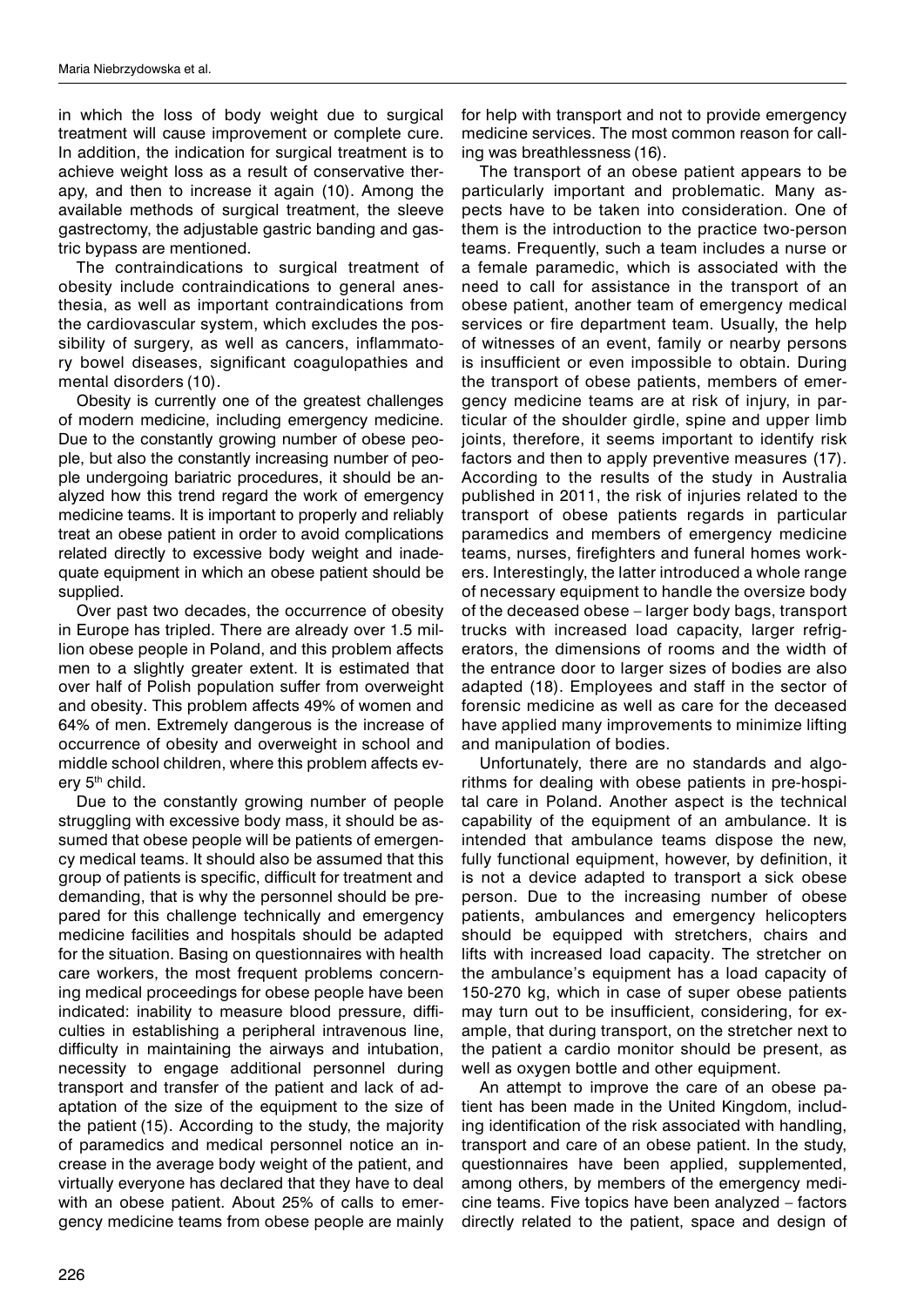buildings and vehicles, equipment, communication as well as organizational and personnel issues. Almost 60% of the respondents admitted that there is no organization in the place of their work improving the care of a bariatric patient. Approximately 77% of respondents had access to specialistic equipment, but only 32% of them received specialistic training. In the study center, there were no formal communication systems between organizational units, which increased the need for manual transfer of obese patients. The study clearly showed that there is a need to design or adapt buildings, vehicles and equipment to reduce the risks associated with manual handling of bariatric patients (19).

In 2014, the only bariatric ambulance in Poland has a Krakow emergency department. However, it is a transport ambulance, which means that it does not serve the patients of the State Medical Rescue. In a bariatric ambulance, lifting a heavy patient by personnel has been replaced by a special lift. The patient is transported under the lift on a special stretcher, which can be widened, due to the fact that the obese patient has not only increased body mass, but also needs additional space. The load capacity of these stretchers is approximately 300 kilograms. In order to put the patient inside the ambulance, a special incline slides out of the vehicle. Then the stretcher attaches to the lift, which is in the ambulance. For each type of bariatric stretchers, there are special systems for loading the stretcher to the carriage, controlled by a remote control. Battery powered guarantee 77 up/down cycles at maximum stretcher load without the necessity to charge. Adapting the equipment to patients with excessive body mass reduces not only the risk of injury and overloading among medical personnel, but above all ensures greater safety and comfort for the patient.

There are also available stretchers for obese patients with the possibility of CPR (cardiopulmonary resuscitation), anti-shock position adjustment and additional equipment such as an oxygen bottle holder.

There is also the possibility of equipping ambulances with transport chairs adapted to transport patients with excessive body mass. They are equipped with a wider frame and reinforced structure, which gives the possibility of an acceptable load of 200-300 kilograms. In addition, the offer of rescue equipment producers includes a transport chair dedicated to going down the stairs, due to the installed traction system. The speed of sliding depends on the patient's weight – the heavier the patient, the slower sliding.

Adaptations to the care of an obese patient require orthopedic boards, lifts and devices for conducting automatic indirect heart massage, such as LUCAS or AutoPuls, which size can be adjusted to the patient's chest dimensions, however, in case of patients with morbid obesity, frequently, the perimeter of the devices is insufficient, which makes the chest compressions ineffective.

Particularly difficult in practice of emergency medicine teams is the lack of blood pressure cuffs, which sizes would be suitable for obese patients. For this measurement, the size of the cuff is important for its accuracy. This problem may be solved by attaching a pressure cuff to the forearm of the patient.

It has already been mentioned that it is difficult to obtain a reliable blood pressure result using the cuffs that are provided in an ambulance.

Huge difficulty in obtaining intravenous access in obese patients also occur, which is connected with the necessity of overcoming a thick layer of adipose tissue which occults veins. In this case, equipping ambulances with devices that, by emitting infrared light, help locate blood vessels on the patient's body could be helpful. The device is dedicated, among others, to obese patients.

In case of a decision to perform central venous access, it is possible that the needles in the standard set may be insufficient.

Excessive accumulation of fat tissue in the buttocks makes intramuscular injections in the gluteal muscle difficult.

It is extremely important that in time of a increasing number of bariatric procedures, it is more and more common for emergency medicine teams to come across the situation of providing health services in case of post-operative complications. Therefore, during the course of education, members of emergency medicine teams should be familiarized with the possibility of postoperative complications, their symptoms and methods of conduct in case of their diagnosis.

The most serious complication after surgical treatment of obesity is pulmonary embolism. Almost half of all fatalities after bariatric surgery are caused by this disease. Patients during the stay in the hospital and in the postoperative period are provided with antithrombotic prophylaxis, but so far there are no unambiguous recommendations regarding the dosage of low molecular weight heparin in patients with morbid obesity and the duration of prophylaxis.

The most common complications after surgical treatment of obesity include separation of the anastomosis, stenosis of the anastomosis, bleeding into the peritoneal cavity, manifested by gastrointestinal obstruction, intraperitoneal abscess and thromboembolism. The most common symptoms of these complications include abdominal pain, emesis, fever, obstruction of gases and stools, dyspnea (tab. 2).

It seems to be important for the personnel of emergency medicine teams to be alert in cases when a forementioned symptoms occur in the postoperative period in an obese patient. What is more, do not attempt pharmacological treatment at the patient's home, but recognize the possibility of complications and transport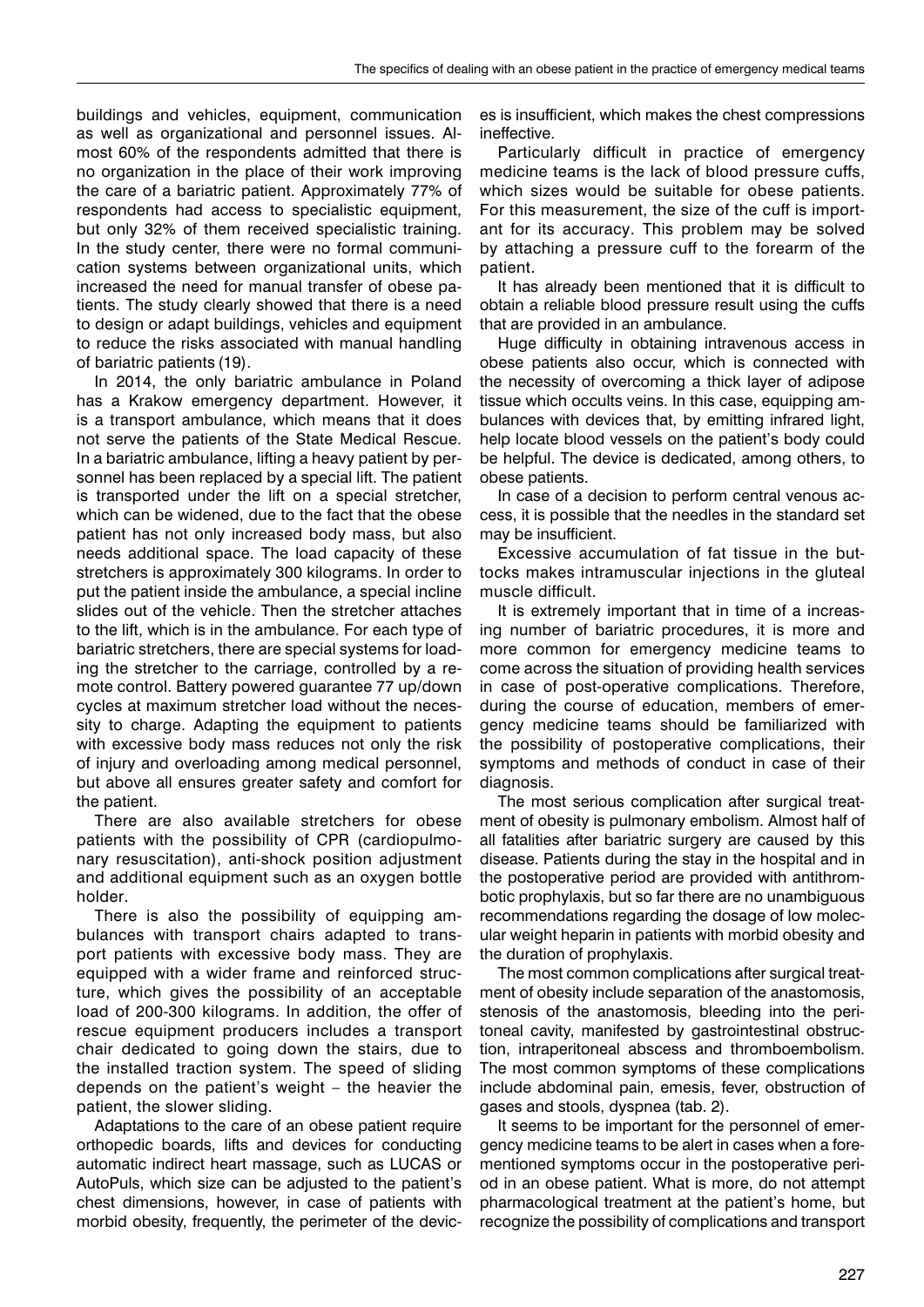the patient to the hospital, because treatment is possible only in hospital conditions.

**Tab. 2.** The most frequent complications after bariatric procedures and their symptoms

| Complication                         | Symptoms                                                             |
|--------------------------------------|----------------------------------------------------------------------|
| Pulmonary embolism                   | Dyspnoea, tachycardia, chest pain, dry<br>cough                      |
| Separation of the<br>anastomosis     | Tachycardia, fever, abdominal pain, left<br>arm pain, hiccup, sepsis |
| Bleeding to the<br>peritoneal cavity | Hypotonia, weakness, tachycardia, pale<br>skin                       |
| Anastomosis stenosis                 | Abdominal pain, inflation, obstruction<br>of gases and stool, emesis |
| Venous thrombosis                    | Pain and edema of lower limb, redness                                |

One of the emergency medicine proceedings, which cause the greatest difficulties in obese patients, is airway clearance. Endotracheal intubation is a special challenge. It is also very difficult to properly conduct respiratorotherapy in patients with excessive body weight.

In obese patients, due to the significant amount of fatty tissue in the chest, lung ventilation is impaired, which means increased oxygen consumption and carbon dioxide production. Increased oxygen consumption causes a situation that apnea very rapidly lead to a decrease in oxygen saturation. As a consequence of obesity, sleep apnea syndromes may occur as well as difficulties in maintaining the airway obstruction during sleep, which results in snoring. Increased deposition of fat around the ribs, in peritoneal cavity and under the diaphragm, forces increased respiratory effort, and increased pressure inside the abdominal cavity exerts pressure on the diaphragm reducing its mobility. Increased capacity of the small circulation is responsible for the deterioration of lung compliance (20). Improvement of ventilation may be achieved by the correct placement of the patient. It turns out that the prone position is better, because in the supine position the cardiac output and pulmonary artery pressure are elevated. By laying the patient in a position with slightly lowered lower limbs, the pressure in the airways may be reduced because the diaphragm pressure from the abdominal cavity diminishes. Therefore, it is recommended to use pillows or sheets – reducing the angle between the chest level and the face which enables inserting a laryngoscope.

In case of obese patients, the anatomical conditions of the upper respiratory tract have the greatest impact on the possibility of effective ventilation. Usually, there is a thick, short neck, a significant excess of soft tissue around the palate and larynx that is advanced. In addition, there is a large tongue and thick cheeks, which reduces the possibility of opening the mouth and requires the use of more strength during intubation and significantly hinders the patient's ventilation with the mask. These ana-

tomic features increase the risk of aspiration to the digestive tract and make it more difficult to maintain airway patency, therefore, due to regurgitation of gastric contents, intubation with compression on the cricoid cartilage (Sellick maneuver) is recommended. It also happens that the neck has limited mobility. In combination with elevation of the chest level, this makes the intubation conditions very difficult. Due to these difficulties, in obese patients it is recommended to use laryngoscopes with short handles, McCoy laryngoscopes or alternative methods such as a mask or laryngeal tube. According to literature, the percentage of unsuccessful intubations in obese patients may reach up to 13% (21). Of course, the ideal of the procedure would be to equip ambulances with videolaryngoscopes, which are the method of choice for the intubation of obese patients.

The literature suggests that the standard breathing tests are less clinically useful in superobese patients, and that the best single predictor of difficult intubation in obese is neck circumference (22).

Obesity does not contribute to differences in the use of defibrillation, it does not affect the amount of energy used and the effectiveness of its use (23).

In case of indirect heart massage, it would seem that to assess the effectiveness of cardiopulmonary resuscitation in morbid obesity, the depth of the subcutaneous chest fat tissue should first determined and its correlation with the body mass index (24). Such measurements have been made on the basis of computer tomography of the chest of obese patients, determining the average depth of adipose tissue. BMI has been shown to be consistent with the thickness of adipose tissue, both, on the front and on the posterior surface of the chest. It is likely that during the external heart massage, a large part of the force generated on the skin surface is absorbed by the adipose tissue, both, between the skin surface and the sternum and between the spine and the skin surface, therefore a correspondingly greater strength should be applied.

There is the data available in literature on the relationship between the BMI value and disaster survival. Reports may be found that people classified as obese were more harmed by disasters and accidents, precisely because of their weight or size. The most visible were problems associated with the evacuation of obese people from the place of the event. In several described cases of disasters it was emphasized that obese people were evacuated as the last from the place of an event. The case of the evacuation of a hospital in New Orleans was also described during which the obese patient has been rescued over 2 hours by 12 members of hospital personnel. The tragic case was the 263 kg patient whose evacuation from the accident scene has been ceased due to the fact that his size was too big to fit in emergency exit.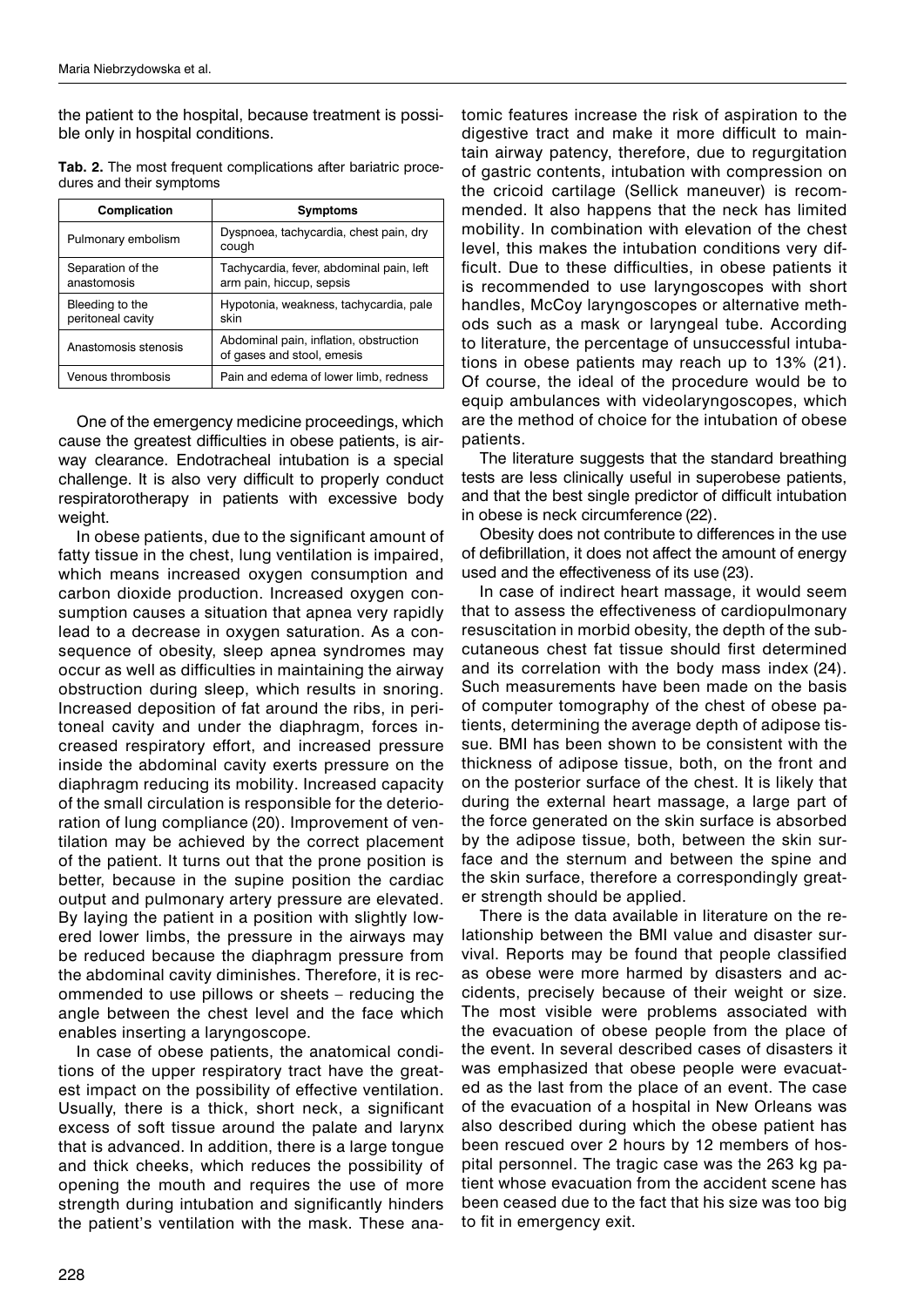To emphasize the need to prepare for a disaster, including the problem of evacuation, transport and providing medical assistance to obese people, it should be added that the countries with the highest rates of obesity, i.e. the United States, Mexico, New Zealand, are also the countries most threatened by natural disasters. Therefore, it is necessary to prepare for securing the needs in the field of health care and psychosocial support for people with morbid obesity.

The literature also describes an increasing risk for obese people, in some public health situations such as influenza A (H1N1) pandemic, an increase in the frequency of hospitalization and an increase in mortality (25, 26).

The effect on the pharmacokinetics of drugs in obese people has not only the presence of excessive body fat, but reduced proportionally to body weight, the amount of water in the body. Biotransformation of drugs may also change due to diseases coexisting with obesity – liver disease (steatosis), diabetes or hypertension impairing renal filtration. An important aspect is hyperlipoproteinemia affecting the binding of drugs in plasma. It has not been proven that fat-soluble drugs have slower clearance or their elimination half-life is prolonged. However, it is necessary to make modifications when drug dosing, as it is usually given per kg body weight. Increased demand and slower elimination of fat-soluble relaxants are possible (tab. 3).

So far, obesity has not been proven to affect the absorption of drugs in humans, but it is possible that there are interactions between oral medicines and food ingredients typical for obese people. Food usually delays or reduces the absorption of drugs, but it is not a rule, and depends on the type of both medicine and food, and the form of the drug.

Due to the lower bowel motility than in people with regular body weight, the time of emptying the stomach and intestines is prolonged, which adversely affects the absorption of drugs and additionally intensifies the interaction between food components and the drug. On the other hand, a longer stay of a given drug in the gastrointestinal tract may cause the dissolution of a larger amount of drug substance, which increases its absorption. This phenomenon was observed, among others in the case of spironolactone or phenytoin.

**Tab. 3.** The influence of obesity on pharmacodynamics and dosage of chosen drugs

| Drug                            | The influence on pharmacokinetics<br>and dosage                                                                            |
|---------------------------------|----------------------------------------------------------------------------------------------------------------------------|
| Tiopental                       | Prolonged elimination                                                                                                      |
| Opioids                         | Prolonged elimination                                                                                                      |
| Paracetamol                     | Possibly shortened time of action                                                                                          |
| Sukcynylocholina                | Time of action depends on plasma<br>concentration of acethylcholinesterase<br>and in case of obese patients it is elevated |
| Inhalatory<br>anaesthetics      | Dosage independent on body mass                                                                                            |
| Low molecular<br>weight heparin | Dosage independent on body mass                                                                                            |
| Morphine                        | The time of action is prolonged                                                                                            |
| Fentanyl                        | Dosage depends on ideal body weight,<br>dosage due to actual body weight may result<br>in hypotonia and bradycardia        |
| Atracurium                      | Necessity of higher dosage for obese patients<br>in order to obtain proper level of myoneural<br>blockage                  |

## **CONCLUSIONS**

Obesity is one of the greatest medical challenges of 21<sup>st</sup> century. The number of obese people is increasing, as well as people undergoing surgery to reduce the weight of their bodies. Due to this trend, paramedics as well as employees of the emergency medicine system will more and more often be in contact with patients with excessive body mass.

It is necessary to train the rescue team in terms of recognizing complications after bariatric procedures, but also in terms of presenting the specificity of providing assistance and performing emergency medicine proceedings for obese patients.

There is a necessity to adapt the equipment of emergency ambulances and emergency departments to provide assistance to obese patients.

In the profession of a paramedic, it is important to constantly improve qualifications and acquire the latest knowledge, which guarantees high quality of care and its effectiveness.

#### BIBLIOGRAPHY

- 1. Bohn B, Wiegand S, Kiess W et al.: Changing Characteristics of Obese Children and Adolescents Entering Pediatric Lifestyle Intervention Programs in Germany over the Last 11 Years: An Adiposity Patients Registry Multicenter Analysis of 65,453 Children and Adolescents. Obes Facts 2017; 10(5): 517-530.
- 2. Furthner D, Ehrenmueller M, Lanzersdorfer R et al.: Education, school type and screen time were associated with overweight and obesity in 2,930 adolescents. Acta Paediatr 2018; 107(3): 517-522.
- 3. Kivimäki M, Kuosma E, Ferrie JE et al.: Overweight, obesity, and risk of cardiometabolic multimorbidity: pooled analysis of individual-level data

for 120 813 adults from 16 cohort studies from the USA and Europe. Lancet Public Health 2017; 2(6): e277-e285.

- 4. Obesity, Preventing and managing the global epidemic. Technical Report 894. WHO, Geneva 2000.
- 5. Sabin MA, Wong N, Campbell P et al.: Where should we measure waist circumference in clinically overweight and obese youth? J Paediatr Child Health 2014; 50(7): 519-524.
- 6. Obert J, Pearlman M, Obert L et al.: Popular Weight Loss Strategies: a Review of Four Weight Loss Techniques. Curr Gastroenterol Rep 2017; 19(12): 61.